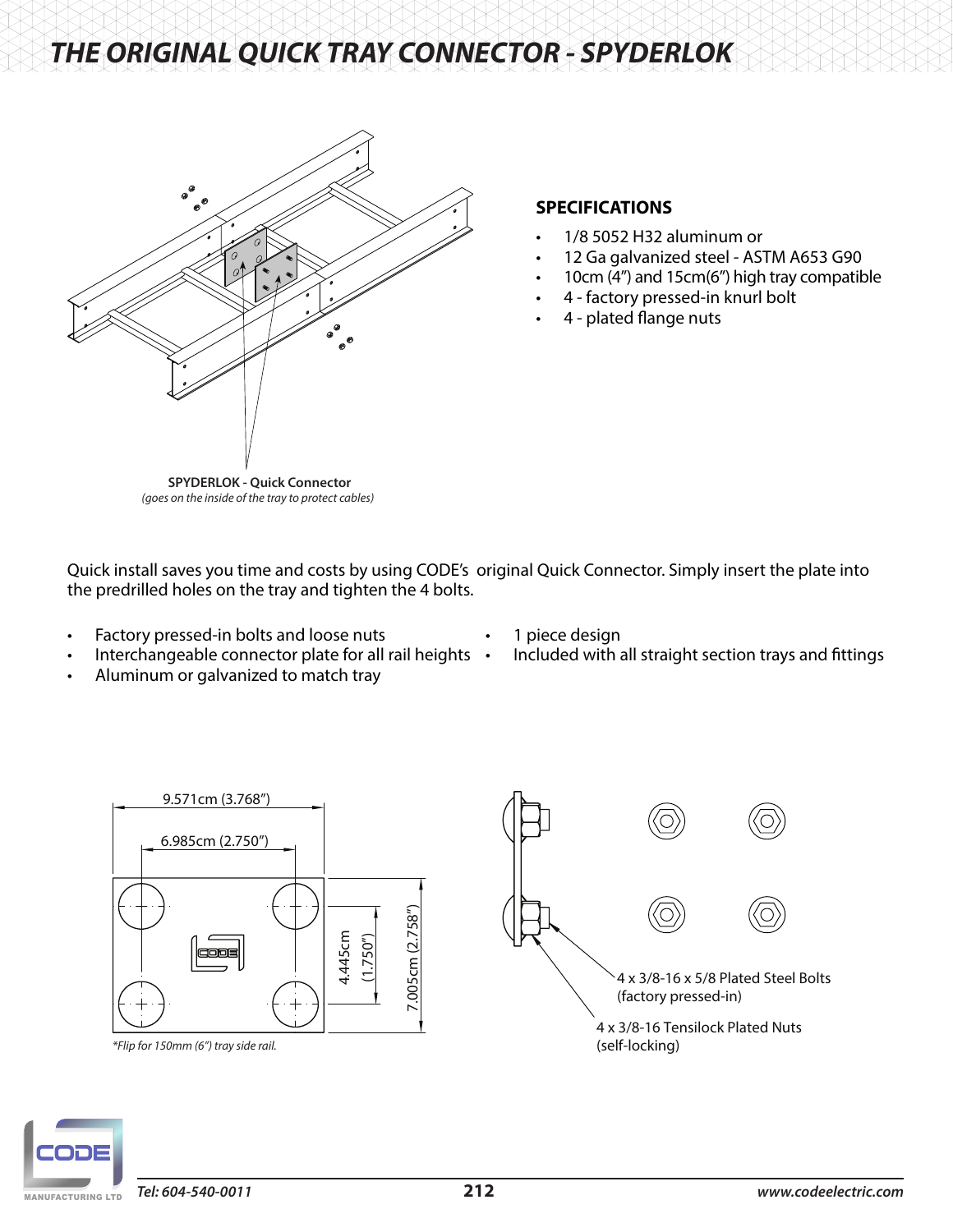# **HOW TO ORDER - EXAMPLE: ABOUT A EC-102**

#### **Expansion Connector**

**Part No: (Material)EC-(Side Rail Height)**

- Allows for minor expansion or contraction of tray installation.
- Sold in pairs complete with hardware.
- See technical section for further details.



#### **HOW TO ORDER - EXAMPLE: AAR-102**

**Adjustable Vertical Risers**

**Part No: (Material)AR-(Side Rail Height)**

- Enables vertical changes during cable tray installation.
- Sold in sets complete with hardware.



## **HOW TO ORDER - EXAMPLE: AAE-102**

**Adjustable Horizontal Elbows**

**Part No: (Material)AE-(Side Rail Height)**

- Enables horizontal adjustment during cable tray installation.
- Sold in sets complete with hardware. (Bottom pan not included.)





## **HOW TO ORDER - EXAMPLE: ADRP-30**

#### **Drop Outs**

**Part No: (Material)DRP-(Width)**

The solid surface curve clips easily onto rungs to allow cables to drop cleanly into place.



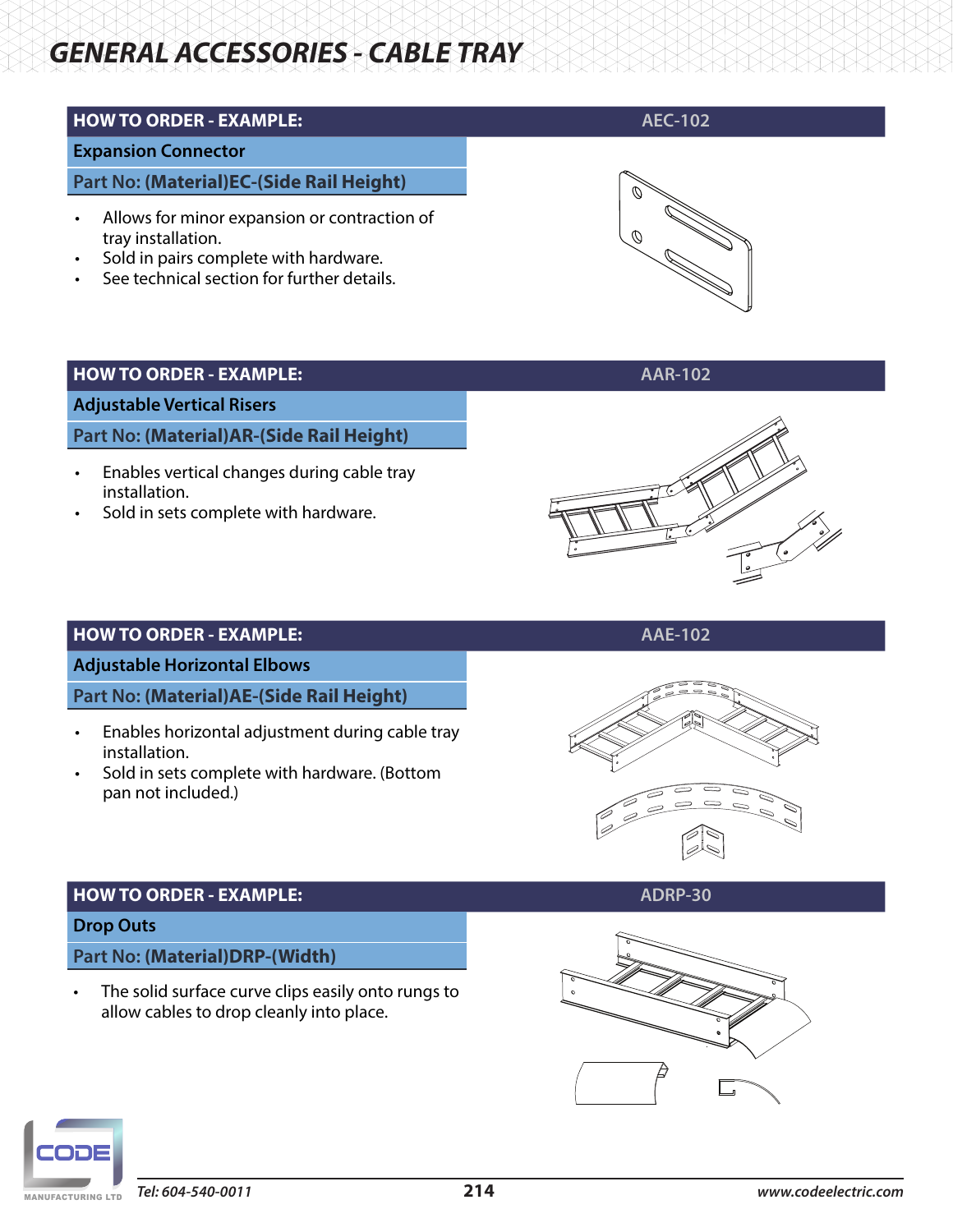## **HOW TO ORDER - EXAMPLE: AEP-102-30**



## **End Plates**

#### **Part No: (Material)EP-(Side Rail Height)-Width**

- This single bracket closes off open ended cable tray.
- Sold as each complete with hardware.
- $W =$ Tray Width

## **HOW TO ORDER - EXAMPLE:** ABS-075



# **Barrier Strip Part No: (Material)BS**

- Straight 3 meter (10ft) length used to divide the cable tray into various compartments.
- ABS-075 & SBS-075 fit 102 and 115 mm siderail.
- ABS-115 & SBS-1115 fit 150mm siderail.

## **HOW TO ORDER - EXAMPLE: ATRBX-102 or ATRBX-102-30**



## **Tray to Box Connectors**

## **Part No: ATRBX-102 or ATRBX-102-30**

- Tray is easily connected to electrical panels or walls with an assortment of connectors.
- Sold complete with harware.
- Other customized connectors available upon request.

## **HOW TO ORDER - EXAMPLE: ASDCP**



## **Step Down Connectors**

#### **Part No: ASDCP**

- Enable quick connection between cable tray of varying heights.
- Sold in pairs complete with hardware.
- Dimensions A & B as per tray height.
- Step down from 150mm to 115mm or 102mm siderail height.

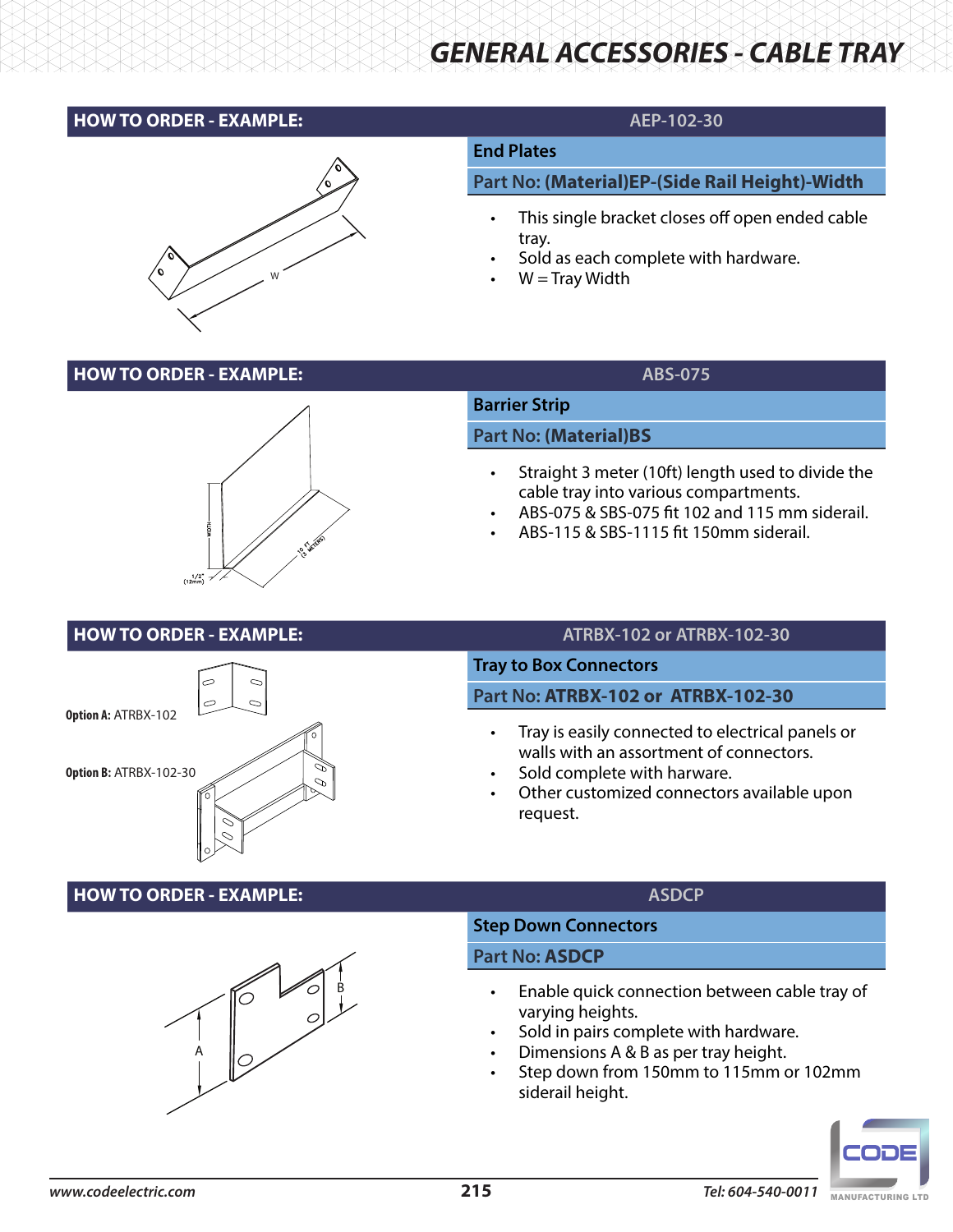## **HOW TO ORDER - EXAMPLE: ACR-102-15**

# **Concentric Reducers**

**Part No: (Material)CR-(Side Rail Height)-(Reducing Difference)**

- Enables quick and economical connection between cable tray of varying widths.
- Reduces evenly on both sides of tray.
- Sold in pairs complete with hardware.



#### **HOW TO ORDER - EXAMPLE: AOR-102-15**

#### **Offset Reducers**

**Part No: (Material)OR-(Side Rail Height)-(Reducing Difference)**

- Enables quick and economical connection between cable tray of varying widths.
- Reduces down either left or right side.
- Sold in singles complete with hardware.
- $W =$  OFFSET WIDTH



#### **HOW TO ORDER - EXAMPLE:**  $AHOV = 102$

#### **Hold Down Clips**

**Part No: (Material)HDC-(SIDERAIL HEIGHT)**

• Holds tray secure and in place.



**AHDC-41** (for aluminum only) **SHDC** (for steel)



| <b>HOW TO ORDER - EXAMPLE:</b>                                                                              | (Material)CCL                          |                                |                         |  |  |
|-------------------------------------------------------------------------------------------------------------|----------------------------------------|--------------------------------|-------------------------|--|--|
| <b>Tray Cover Clips</b>                                                                                     | (METAL)HDC-(Siderial Height)           |                                |                         |  |  |
| See drawings to the right                                                                                   | (Metal)WACCL-(Siderail Height)-(Width) |                                |                         |  |  |
| The following clamps are recommended to use<br>$\bullet$<br>when it is necessary to fasten tray cover down. | $\circ$                                | 102<br>115<br>150<br>$\bullet$ | 102                     |  |  |
|                                                                                                             | <b>ACCL or SCCL</b>                    | <b>SHDC</b>                    | <b>AWACCL or SWACCL</b> |  |  |

MANUFACTURING LTD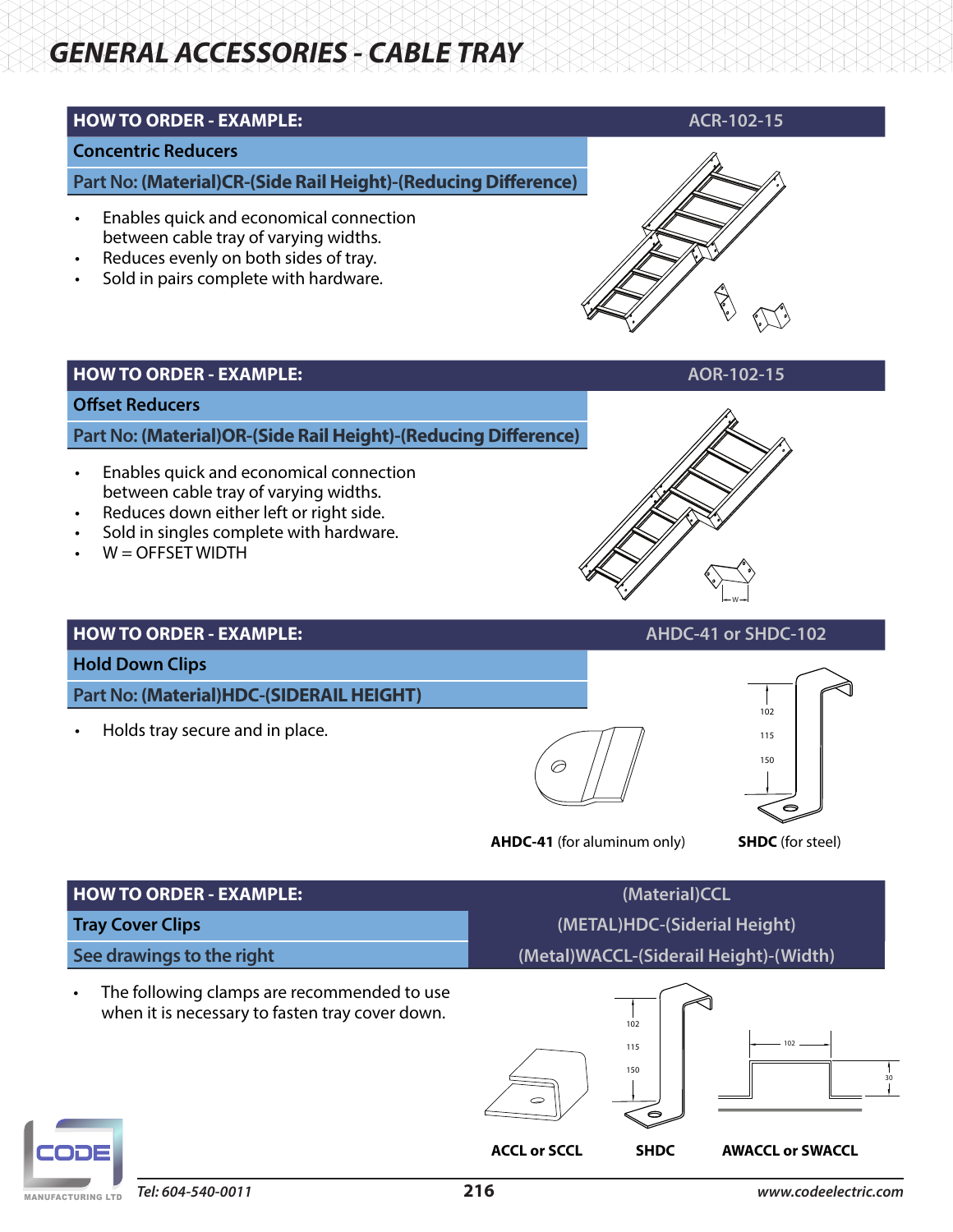### **HOW TO ORDER - EXAMPLE: CSB-15 or CWB-30**

*GENERAL ACCESSORIES - CABLE TRAY*

#### **Wall Brackets**

#### **Part No: CSB-15 or CWB-30**

• Mounting tray against a wall.

| <b>Part No:</b> | A     |    | B     |            | Wt/100pcs  |       | <b>Uniform Load</b> |       |
|-----------------|-------|----|-------|------------|------------|-------|---------------------|-------|
|                 | mm    | in | mm    | in         | <b>lbs</b> | kg    | lbs                 | kg    |
| <b>CWB-30</b>   | 381.0 | 15 | 222   | $8^{3/4}$  | 420        | 190.5 | 1000                | 453.6 |
| $CWB-45$        | 533.4 | 21 | 222   | $8^{3/4}$  | 628        | 284.9 | 1000                | 453.6 |
| <b>CWB-60</b>   | 685.8 | 27 | 286   | $11^{1/4}$ | 860        | 390.1 | 900                 | 408.2 |
| <b>CWB-75</b>   | 838.2 | 33 | 286   | $11^{1/4}$ | 1010       | 458.1 | 900                 | 408.2 |
| <b>CWB-90</b>   | 990.6 | 39 | 406.4 | 16         | 1257       | 570.2 | 800                 | 362.9 |

**A Wt/100pcs Uniform Load**

**mm in lbs kg lbs kg**

CSB-15 228.6 9 185 83.9 1200 544.3 CSB-30 304.8 12 293 132.9 600 272.2 CSB-45 457.2 18 401 181.9 400 181.4 CSB-60 | 609.6 24 | 509 230.9 | 300 136.1

A B 0)



**CSB-15**

# **HOW TO ORDER - EXAMPLE: N/A**



**Part No:** 

#### **Wood Block Clamps**

**Part No: N/A**

- CODE Manufacturing's wood block clamp assemblies are manufactured to your specific requirements and priced on request.
- All holes are chamfered to avoid pinching of cables upon request.
- Western maple.
- Polyurethane finish.
- Stainless hardware options.





*Tel: 604-540-0011* **216** *www.codeelectric.com www.codeelectric.com* **217** *Tel: 604-540-0011*